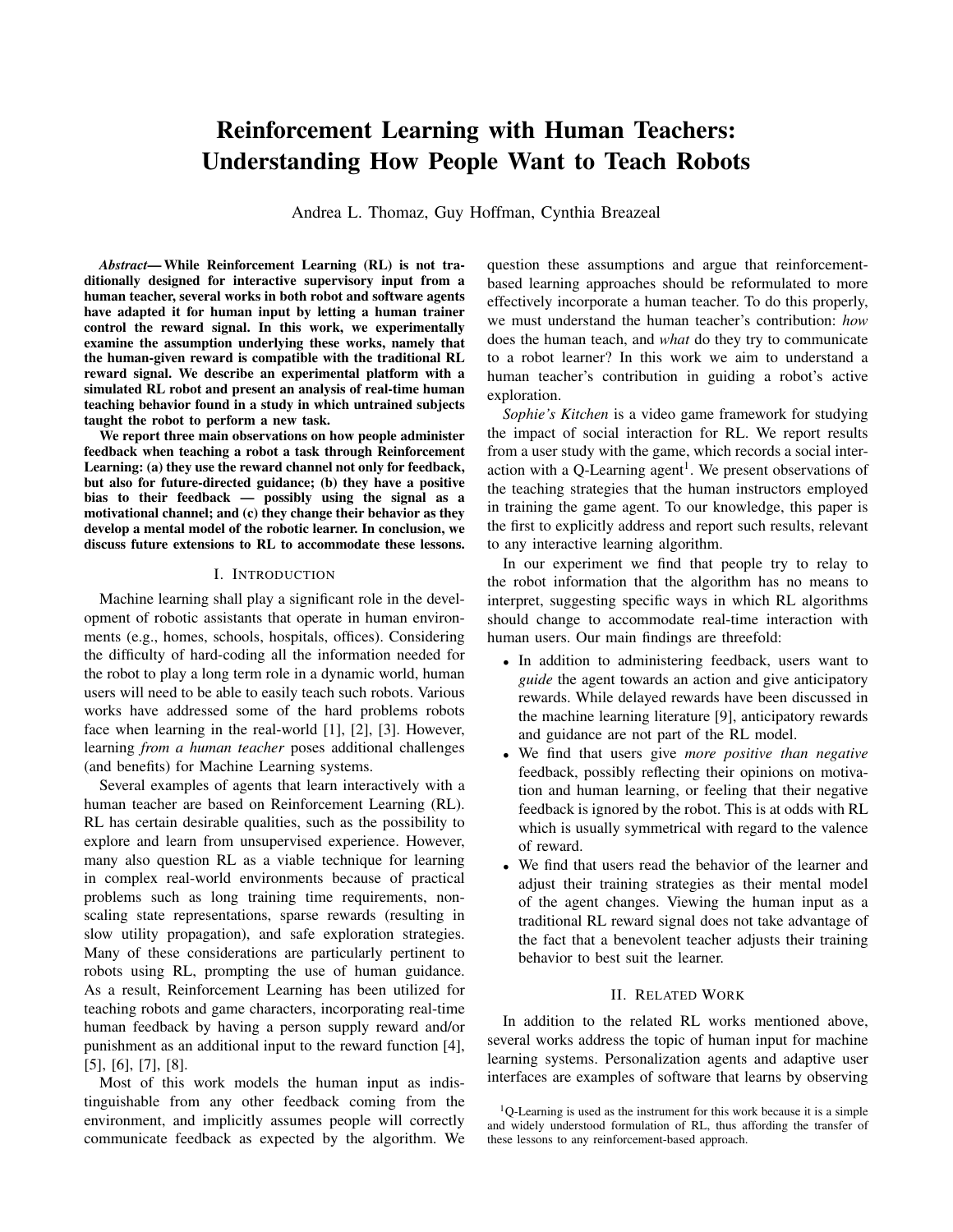human behavior, modeling human preferences or activities [10]. However, our work is concerned with explicit training where the human teaches the learner through interaction.

Various works address 'trainable' software and robotic agents, exploring explicit human input: learning classification tasks [11] and navigation tasks [12] via natural language, robots that learn by demonstration or example [13], [14], [15], and software agents that learn by example or training [16], [17]. While somewhat social and natural, many of these approaches constrain the teacher to a special interaction or language. Also, in many, the learning problem is essentially equivalent to programing new tasks through natural interfaces, leaving little exploration on the part of the machine.

Active learning [18], [19] is an approach that explicitly acknowledges a human in the loop. In contrast to the above works, in active learning it is the algorithm that drives the interaction by issuing sparse queries to the human. However, work in that field has not addressed social aspects, or investigated how humans would want to teach learning machines, which is the focus of this paper.

## III. THE SOPHIE'S KITCHEN PLATFORM

To investigate the ways in which social interaction can impact machine learning for robots, we have implemented a Java-based simulation platform, *"Sophie's Kitchen"*. Sophie's Kitchen is an object-based state-action MDP space for a single agent, Sophie, using a fixed set of actions on a fixed set of stateful objects.

# *A. Sophie's Kitchen MDP*

An object-based state-action world  $W = \langle L, O, \Sigma, A, T \rangle$ is a finite set of k locations  $L = \{l_1, \ldots, l_k\}$  and n objects  $O = \{o_1, \ldots, o_n\}$ . Each object can be in one of an object-specific number of mutually exclusive object states, and in one of the locations in L. If  $\Omega_i$  denotes the set of states for object  $o_i$ ,  $O^* = \langle \Omega_1 \times ... \times \Omega_n \rangle$  is the entire object configuration space. Similarly,  $L^*$  is the object location space  $L^* = \langle L \times ... \times L \rangle$ . W is also defined by a set of legal states  $\Sigma \subset \langle L \times L^* \times O^* \rangle$ . A world state  $s = (l_a, l_{o_1} \dots l_{o_n}, \omega)$  consists of the agent's location, and the location and configuration,  $\omega \in O^*$ , of each object. Finally, W has a set of actions A, and a transition function  $T : \Sigma \times A \mapsto \Sigma.$ 

In our experiments, we used a "kitchen" world (see Fig. 1), where the agent (Sophie) learns to bake a cake. This world has five objects: Flour, Eggs, a Spoon, a Bowl (with five states: empty, flour, eggs, both, mixed), and a Tray (with three states: empty, batter, baked). The world has four locations: Shelf, Table, Oven, Agent (i.e., the agent in the center surrounded by a shelf, table and oven).

The action space  $A$  is fixed and is defined by four atomic actions: Assuming the locations L are arranged in a ring, the agent can always GO left or right to change location; she can PICK-UP any object in her current location; she can PUT-DOWN any object in her possession; and she can USE any object in her possession on any object in her current location. The agent can hold only one object at a



Fig. 1. *Sophie's Kitchen*. The robot is facing the shelf, holding the spoon. The vertical green bar is controlled by the human and here shows a positive interactive reward of circa +.6 .

time. Each action implements a transition function in  $T$  that advances the world state. For example, executing PICK-UP <Flour> advances the state of the world such that the Flour has location Agent. USEing an ingredient on the Bowl puts that ingredient in it; using the Spoon on the both Bowl transitions its state to mixed, etc.

In the initial state, all objects and the agent are at location Shelf. A successful completion of the task will include putting flour and eggs in the bowl, stirring the ingredients using the spoon, then transferring the batter into the tray, and finally putting the tray in the oven. Some end states are so-called *disaster* states (for example—putting the eggs in the oven), which result in a negative reward  $(r = -1)$ , the termination of the current trial, and a transition to state  $S_0$ . The kitchen task has on the order of 10,000 states with between 2 and 7 actions available in each state.

The algorithm implemented for these experiments is a standard Q-Learning algorithm (learning rate  $\alpha = .3$  and discount factor  $\gamma = .75$ ) [20].

## *B. Interactive Rewards Interface*

A central feature of *Sophie's Kitchen* is the interactive reward interface. Using the mouse, a human trainer can at any point in the operation of the agent—award a scalar reward signal  $r = [-1, 1]$ . The user receives visual feedback enabling them to tune the reward signal to a certain value before sending it to the agent. Choosing and sending the reward value does not halt the progress of the agent, which runs asynchronously to the interactive human reward.

Additionally, the interface lets the user make a distinction between rewarding the whole state of the world or the state of a particular object (object specific rewards). An object specific reward is administered by clicking the mouse button down on a specific object. As visual feedback to the user, the object is highlighted when pointed on, to indicate that any subsequent reward will be object specific. In the experiment, object specific rewards are used only to learn about the human trainer's behavior and communicative intent; the learning algorithm treats all rewards equally, in the traditional sense of pertaining to the whole state.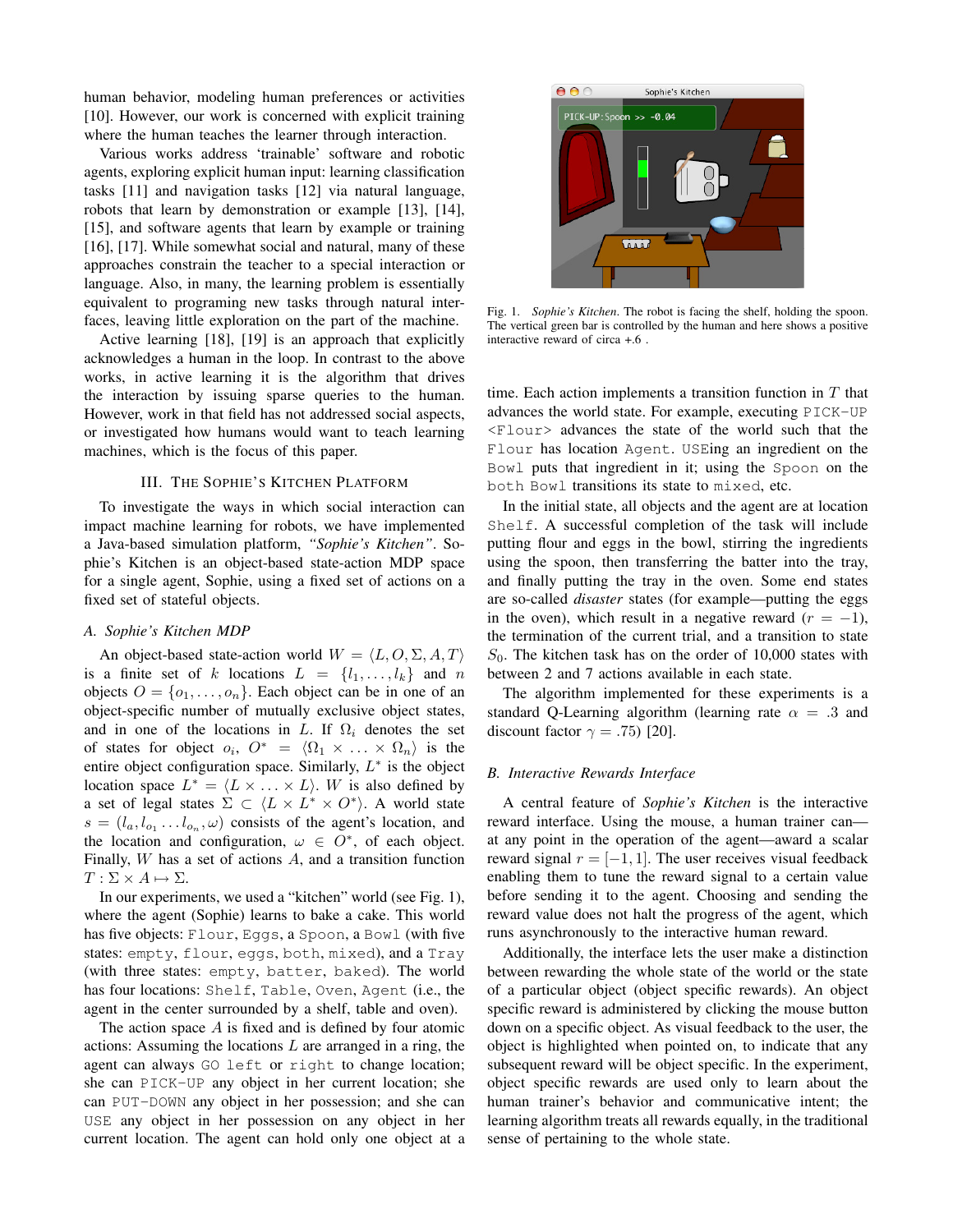#### IV. EXPERIMENT

We had 18 participants play a game, in which their goal was to get the virtual robot, Sophie, to learn how to bake a cake on her own. Participants were asked on a scale of 1 to 7 how experienced they were with machine learning software and systems (1=no experience, 7=very experienced). We had an above average (mean=3.7), but reasonably diverse (standard deviation=2.3) population with respect to machine learning expertise.

Participants played the training game as long as they felt necessary. At this point the experimenter tested the agent and their game score was the degree to which Sophie finished baking the cake by herself. Participants received between \$5 and \$10 based on their game score.

Participants were told they could not tell Sophie what actions to do, nor could they do any actions directly. They were only able to give Sophie feedback messages with the mouse, according to the following instructions:

- Drag the mouse UP to make the box more GREEN, a POSITIVE message. Drag DOWN for RED/NEGATIVE.
- By lifting the mouse button, the message is sent to Sohpie, she sees the color and size of the message.
- If you click the mouse button down on an object, this tells Sophie your message is about that object (as in: "Sophie, this is what I'm talking about..."). If you click anywhere else, Sophie assumes your feedback pertains to everything in general.

The system maintains an activity log, recording time step and real time of each of the following: state transitions, actions, human rewards, reward aboutness (if object specific), disasters, and goals. In addition to this behavioral data, participants completed a short questionnaire and an informal interview after the game.

## V. RESULTS

Of the 18 participants only one person did not succeed teaching Sophie the task. During the first day of testing, four participants had to interrupt their trial due to a software error. As a result, some of the analysis below includes only the 13 individuals that finished the complete task. However, since participants who experienced this error still spent a significant amount of time training the agent, their data is included in those parts of the analysis that relate to overall reward behavior.

#### *A. Guidance vs. Feedback*

In Reinforcement Learning, rewards always pertain to the current state or previous action. In contrast, even though the instructions clearly stated that communication and rewards were *feedback* messages, we found that many people assumed that the object specific rewards were future directed messages or guidance for the agent. In the interview, subjects had one of two types of responses regarding their use of object specific rewards: 1) Many said that they used the object rewards to indicate the desired/undesired object of attention or next object to use. Similarly, some said they



Fig. 2. Percentage of object rewards that were about the last object of attention (OOA). Sorted to show that many people's object rewards rarely correlated with the last OOA.



Fig. 3. Percentage of bowl and tray rewards given when the bowl or tray was empty on the shelf. We can assume that this is a guidance reward rather than a feedback reward.

tried to use the object reward in the above way, but that it "didn't seem to work." 2) A second group of subjects said they did not understand what the object rewards meant for the agent. In other words, many subjects reportedly used or tried to use their reward feedback to *guide* the agent. The following behavioral data quantifies this self-reported guidance behavior.

If people were using the object rewards in the traditional RL sense, these rewards should always pertain to the last object the agent used. Figure 2 shows the percentage of object specific rewards that were given to the last object the agent used. The graph shows one bar per player, sorted, indicating that nearly half of the subjects gave object rewards that were rarely correlated to the last object. Specifically, for 8 people less than 50% of their object rewards pertained to the last object.

To further examine whether subjects used these rewards in a future directed way (as a guidance mechanism) we looked at a single test case: when the agent is facing the shelf, a positive reward given to either the empty bowl or empty tray on the shelf could *only* be interpreted as guidance since this state would not be part of any desired sequence of the task. Thus, rewards to empty bowls and trays in this configuration can serve to measure the prevalence of guidance behavior.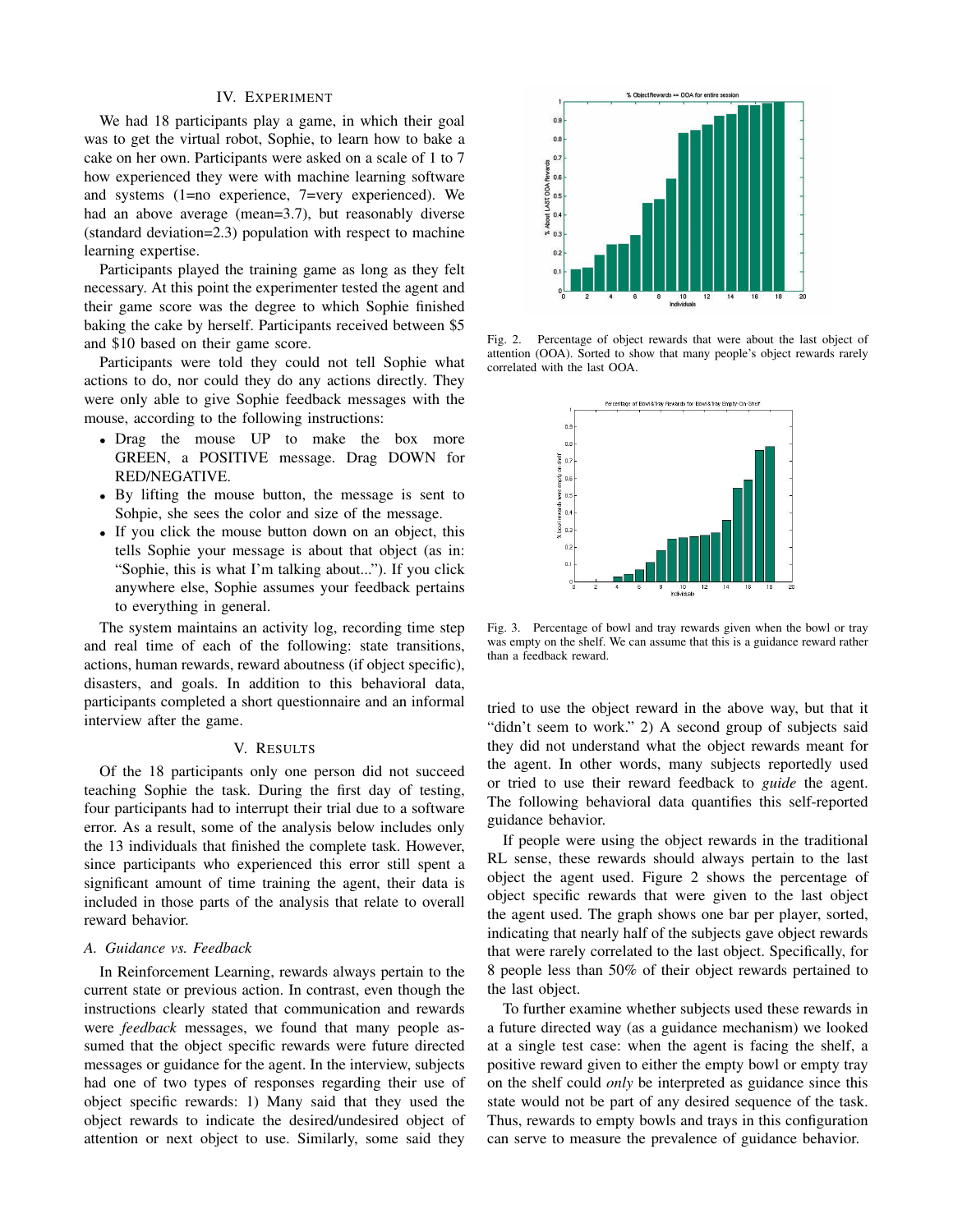

Fig. 4. Histograms of rewards for each individual during the first quarter of their session. Left bar corresponds to negative rewards; right bar to positive rewards.

Figure 3 shows a graph, with one bar per subject. The Yaxis indicates the percentage of bowl and tray rewards that were given when these objects were empty on the shelf. Well over half of the participants gave a substantial percentage of bowl and tray rewards to the objects sitting empty on the shelf, with very few never engaging in this behavior. This leads to the conclusion that participants tried using the reward channel to guide the agent's behavior to particular objects, giving rewards for actions the agent was *about to do* in addition to the traditional RL rewards for the last action.

# *B. Positive Bias in Rewards*

Another finding concerns the valence of human rewards. We found that for many subjects, a majority of rewards given were positive. The mean percentage of positive rewards was 69.8%. Initially, we thought that this was due to the agent improving and exhibiting more correct behavior over time (soliciting more positive rewards). However, examining the data from the first quarter of training we find that well before the agent is behaving correctly, the majority of participants show a positive bias. Fig. 4 shows reward histograms for each participant's first quarter of training; the left bar indicates the number of negative rewards and the right the number of positive rewards. As can be clearly seen, most participants tend towards positive rewards.

This positive bias is an interesting area for follow-up study. One hypothesis is that people are falling into a natural teaching interaction with the agent, treating it as a social entity that needs motivation and encouragement. People may feel bad giving negative rewards to the agent, or feel that it is important to be both instrumental and motivational with their communication channel. In interviews a number of participants mentioned that they believed the agent would learn better from positive feedback.

Another hypothesis is that negative rewards did not produce the expected reaction from the robot. A typical RL agent does not have an instantaneous reaction to either



Fig. 5. Ratio of rewards to actions over the first three quarters of the training sessions shows an increasing trend.

positive or negative rewards, but in the case of negative rewards, this could be interpreted as the agent "ignoring" the human's feedback. In that case, the user may stop using them when they feel the agent is not taking their input into account. In future studies we attempt to remedy this problem by introducing an UNDO behavior. Many actions (PICK-UP, PUT-DOWN, TURN) have a natural correlate or opposite action that can be performed in response to negative feedback. This could add to the responsiveness and transparency of the agent and balance the amount of positive and negative rewards seen. We will explore both hypotheses presented in this section in our future work.

## *C. Shifting Mental Models*

A third set of findings relates to the subjects' adaptation to the learner. Informed by related work [6], we expected people to habituate to the teaching activity and that, as a result, feedback would decrease over the training session. However, we found just the opposite to be true: not only did the ratio of rewards to actions over the entire training session have a mean of .77 and standard deviation of .18, there was also an *increasing* trend in the rewards-to-actions ratio over the first three quarters of training. Fig. 5 shows data for the first three quarters for training, with each graph including one bar per individual, indicating the ratio of rewards to actions. The graphs show a clear rising tendency between the first and the third quarter.

We explain this as a shift in mental model; as people realize the impact of their feedback they adjust their reward schedule to fit this model of the learner. This hypothesis finds anecdotal support in the interview responses. Subjects reported that at some point they realized that their feedback was helping the agent learn, even if there was no immediate response from the robot, and subsequently gave more rewards. Many users described the agent as a "stage" learner, one that seems to make large improvements all at once. This is precisely the behavior one sees with a Q-Learning agent: fairly random exploration to update a policy, with the results of learning not seen until the agent restarts after a failure. Without a-priori understanding of the algorithm, many participants were quickly able to develop the right mental model of the agent through the interaction. As a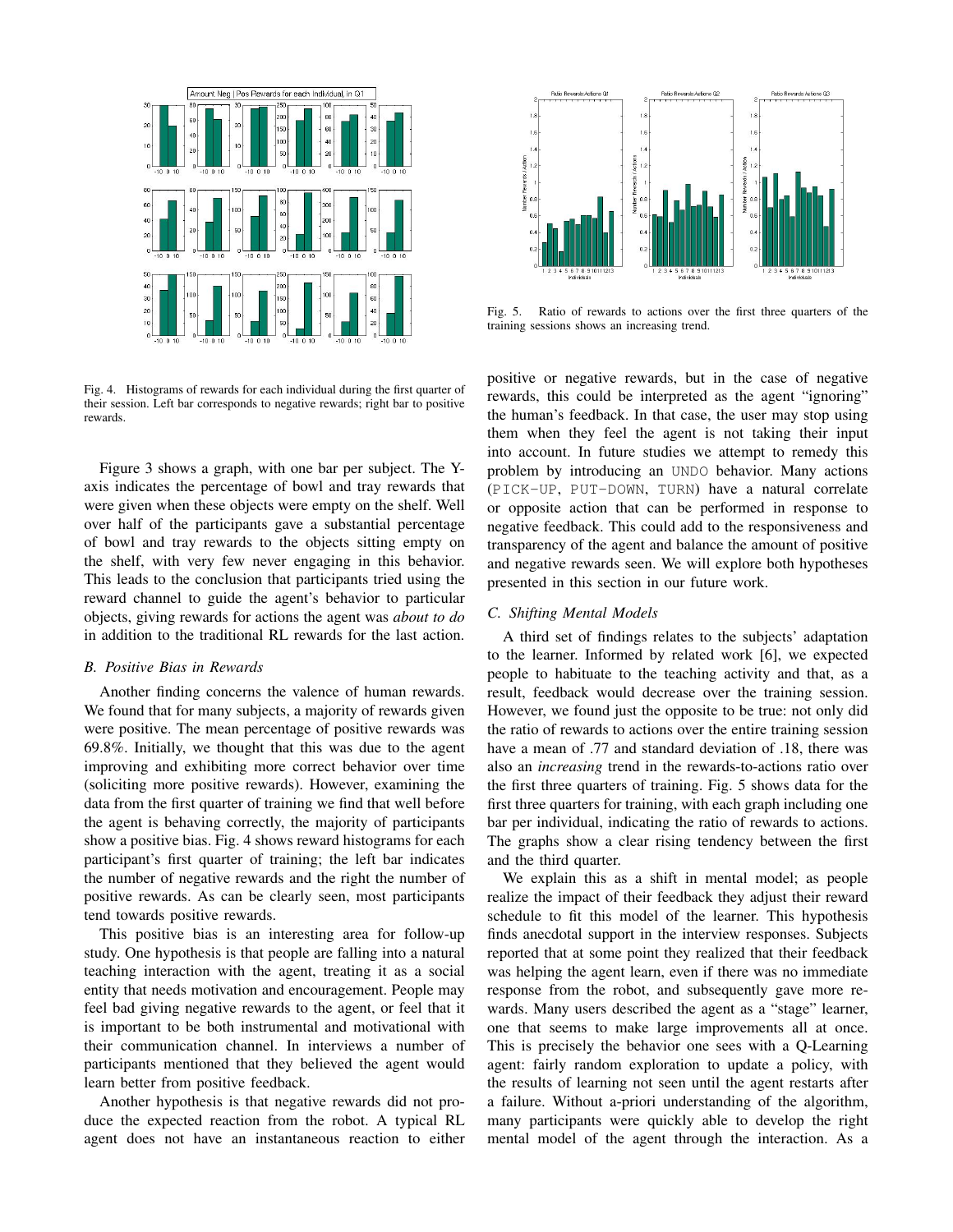

Fig. 6. Percentage of object specific rewards per subject.

result, they were encouraged by the learning progress, and subsequently gave more rewards. It is noteworthy that this behavior is contrary to the requirements of traditional RL, which benefits more from early rewards than from rewards given later in the process.

A second instance of adaptation can be seen in the delivery of object-specific rewards. Subjects varied greatly in the usage of these object rewards (Fig. 6). Further, in examining the difference between the first and last quarters of training, we see that many people tried the object specific rewards at first but stopped using them over time (Fig. 7). In the interview, many users reported that the object rewards "did not seem to be working." Thus, many participants tried to give object specific rewards in the beginning, but were able to detect over time that an object specific reward did not have a different effect on the learning process than a general reward (which is true, see Sec. III-B). Once they saw that the object rewards did not meet their expectations or did not seem to affect the agent's behavior they revised their mental model of the learner and stopped using the object rewards.

# VI. DISCUSSION

In this work we have attempted to investigate how Reinforcement Learning can be adapted to better suit humanrobot interaction, specifically looking at how humans will want to teach robots. In humans, teaching and learning is a collaboration. Teachers direct a learner's attention, structure experiences, support learning attempts, and regulate complexity. The learner contributes to the coupling by revealing their internal state to help guide the teaching process. Teacher and learner read and respond to each other, to more effectively guide the learner's exploration. We believe that this view can also inform social learning in robots, using social cues and gestures to achieve transparency and guide instruction [21], [22].

The findings in this study offer empirical evidence to support this concept of *partnership* when humans teach artificial agents. When untrained users are asked to interactively train a RL agent, we see them treat the agent in a social way, tending towards positive feedback, guiding the robot, and adjusting their training behavior as the interaction proceeds,



Fig. 7. Each bar represents an individual and the height is the percentage of object rewards. The difference in the first (top) and last (bottom) training quarters shows a drop off in usage over time.

reacting to the behavior of the learner. Importantly, we see this tendency even without specifically adding any behavior to the robot to elicit this attitude. This suggests that there is a human propensity to treat and understand other entities as intentional agents, and to adapt to them.

To date, RL does not accommodate for the teacher's commitment to adapt to the learner, presenting an opportunity for an interactive learning agent to improve its own learning environment by communicating more of its internal state to the human teacher.

Additionally, our findings indicate that the learning agent can take better advantage of the different kinds of messages a human teacher is trying to communicate. In common RL, a reward signal is stationary and is some function of the environment. It is usually a symmetrical scalar value indicating positive or negative feedback for being in the current state or for a particular state-action pair. Introducing human-derived real-time reward prompts us to reconsider these assumptions. We find that with a single communication channel people have various communicative intents—feedback, guidance, and motivation. Augmenting the human reward channel will likely be helpful to both the human teacher and the machine learning algorithm.

Finally, timing of rewards has been a topic in the RL community, particularly the credit assignment problem associated with delayed rewards. As opposed to delayed rewards, however, we saw that many human teachers administered anticipatory or guidance rewards to the agent. While delayed rewards have been discussed, the concept of rewarding the *action the agent is about to do* is novel and will require new tools and attention in the RL community.

# VII. FUTURE WORK

Our findings suggest recommendations for designing Reinforcement Learning with human interaction in mind: (1) We